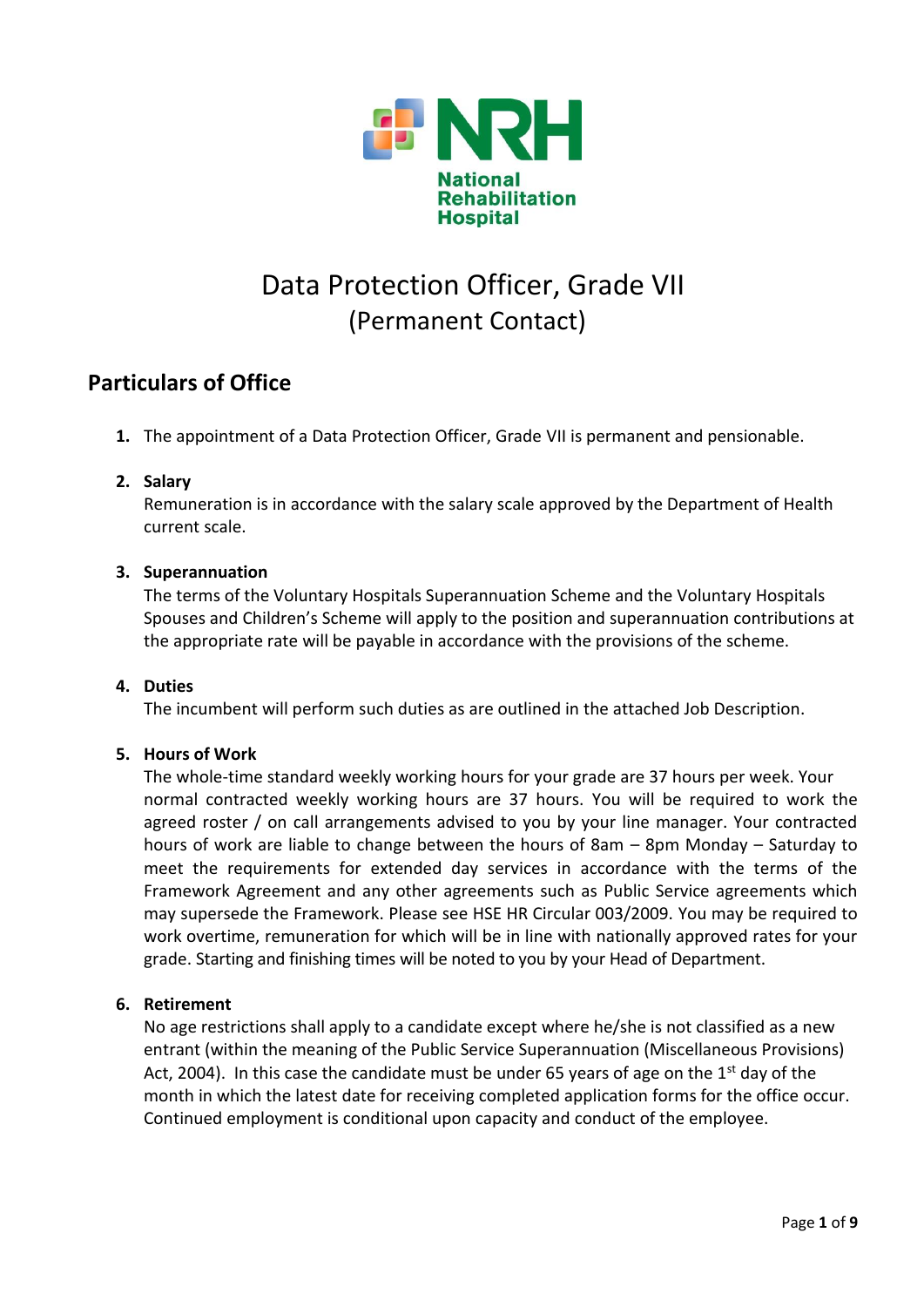### **7. Annual leave**

Annual leave and public holidays are granted in accordance with the provision of the Organisation of Working Time Act. 1997. Your annual leave entitlement will be advised to you by the Human Resources Department in your contract of employment. Annual Leave may be based on several factors such as grade, years of service and whole-time equivalency.

#### **8. Sick Leave**

Payment of salary during illness will be in accordance with arrangements as approved from time to time by the Department of Health and Children.

### **9. Termination of office**

The employment may be terminated at any time by two months notice on either side except where circumstances are dictated by the Minimum Notice and Terms of Employment Act 1973/77. The Management's right under this paragraph shall not be exercised save in circumstances where the Management is of the opinion that the holder of the office has failed to perform satisfactorily the duties of the post or has misconducted himself/herself in relation to the post or is otherwise unfit to hold the appointment.

### **10. Garda Vetting Checks**

Arrangements have been introduced, on a national level, for the provision of Garda Vetting Checks in respect of candidates for employment in areas of the Health Service, where it is envisaged that potential employees would have substantial access to children or vulnerable adults in the course of their duties. Garda vetting is done for the protection of these groups and the National Rehabilitation Hospital reserves the right to revett employees at any future point, as deemed appropriate by Hospital Management.

#### **11. Confidentiality**

In the course of your employment, you may have access to or hear information concerning the medical or personal affairs of patients and/or staff, or other health services business. Such records and information are strictly confidential and unless acting on the instructions of an authorised officer, on no account must information concerning staff, patients or other health service business be divulged or discussed except in the performance of normal duty. In addition, records must never be left in such a manner that unauthorised person can obtain access to them and must be kept in safe custody when no longer required.

#### **12. Hygiene**

During employment staff are required to ensure that the hospital's hygiene and infection control policies are always adhered to. All employees have responsibility to prevent transmission of infection by adhering to and implementing optimal hand hygiene and adhering to the Hospital's Hygiene processes. Hygiene is a fundamental component of the National Rehabilitation Hospital's quality system to ensure the safety and well-being of its patients and staff and plays a role in the prevention and control of healthcare associated infection.

#### **13. Policies / Legislation**

All Hospital policies and procedures form an integral part an employment contract and may be subject to update and revision, from time to time, in consultation with union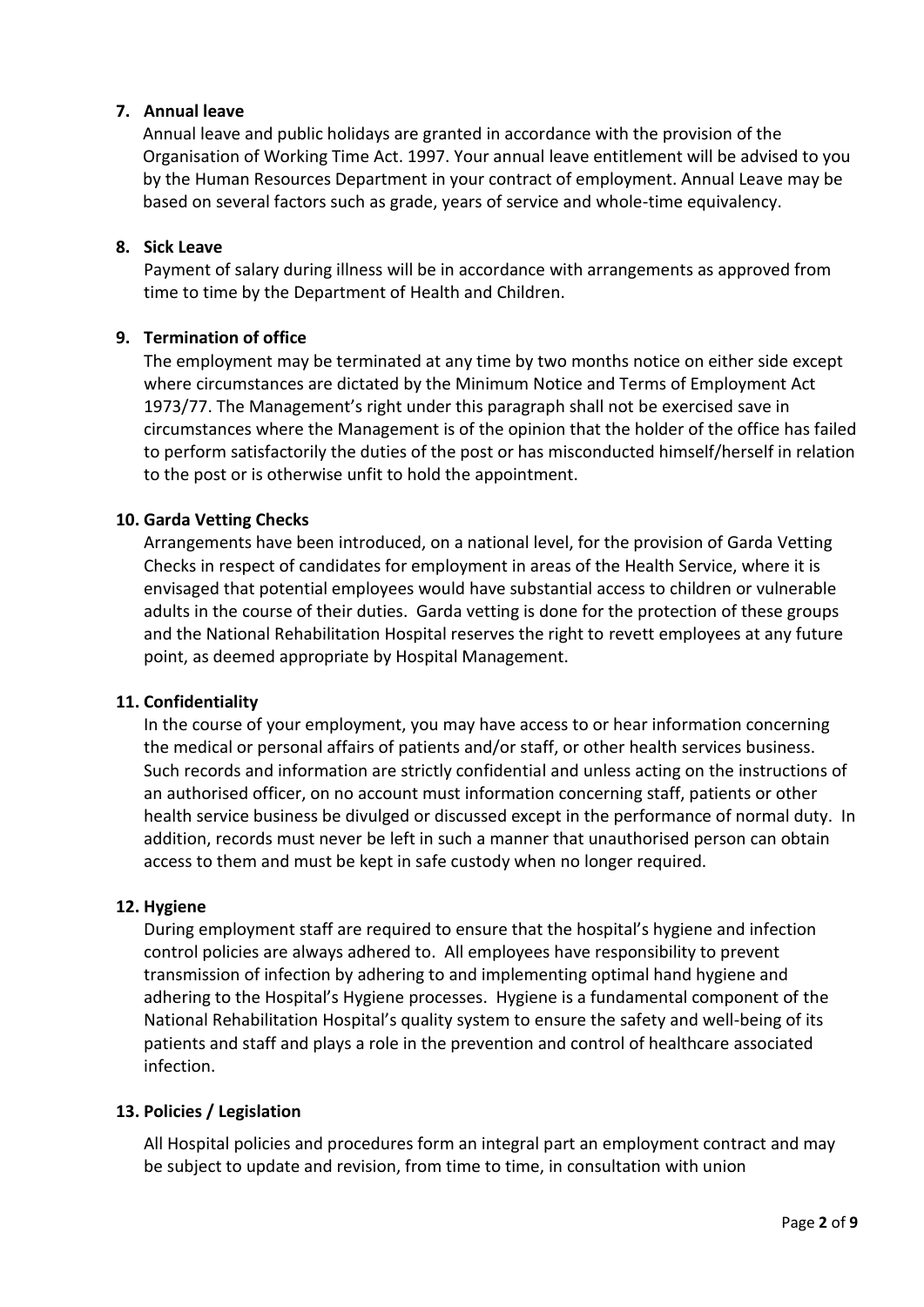representatives as appropriate. Employees are required to comply with all hospital policies, procedures (e.g., Dignity at Work, Trust in Care, Computer Usage Policy) and the Hospital's ethical codes of practice. Employees are required to abide by the hospital's code of behaviour and the code of practice as defined by their relevant professional body.

### **14. Disability Census**

As part of the NRH's commitment to supporting the employment of people with disabilities and to comply with the requirements of the Disability Act 2005, all staff are required to inform the Director of Human Resources Ms. Olive Keenan, of any personal disabilities. This information is only requested if appropriate arrangements must be put in place during the course of one's employment and will be stored in compliance with Data Protection Legislation.

## **15. HR Department Privacy / GDPR Policy**

In order to carry out its administrative functions the Human Resource Department in the National Rehabilitation Hospital collects and processes personal data relating to individuals, which includes the job applicants and staff of the Hospital. The Human Resources Department takes the confidentiality of all personal data seriously and consequently takes all necessary steps to comply with data protection legislation including the GDPR. The Human Resource Department collects personal data only in order to meet specific lawful purposes, and will retain that data only for so long as necessary. We also ensure that all reasonable technical and organisational security measures are in place to safeguard personal data.

Ordinarily, the Human Resource Department will not pass personal data to any third party except where required by law, or under statutory obligations, or to fulfil a contract of employment or for other legitimate purposes as balanced against the rights and interests of the Data Subject. If you have any concerns about how your personal data is processed, you may contact our Data Protection Officer [\(dpo@nrh.ie\)](mailto:dpo@nrh.ie). Please refer to the National Rehabilitation Hospital Human Resources Privacy Policy Document for more information. The Policy Document is available on request from the Human Resources Department.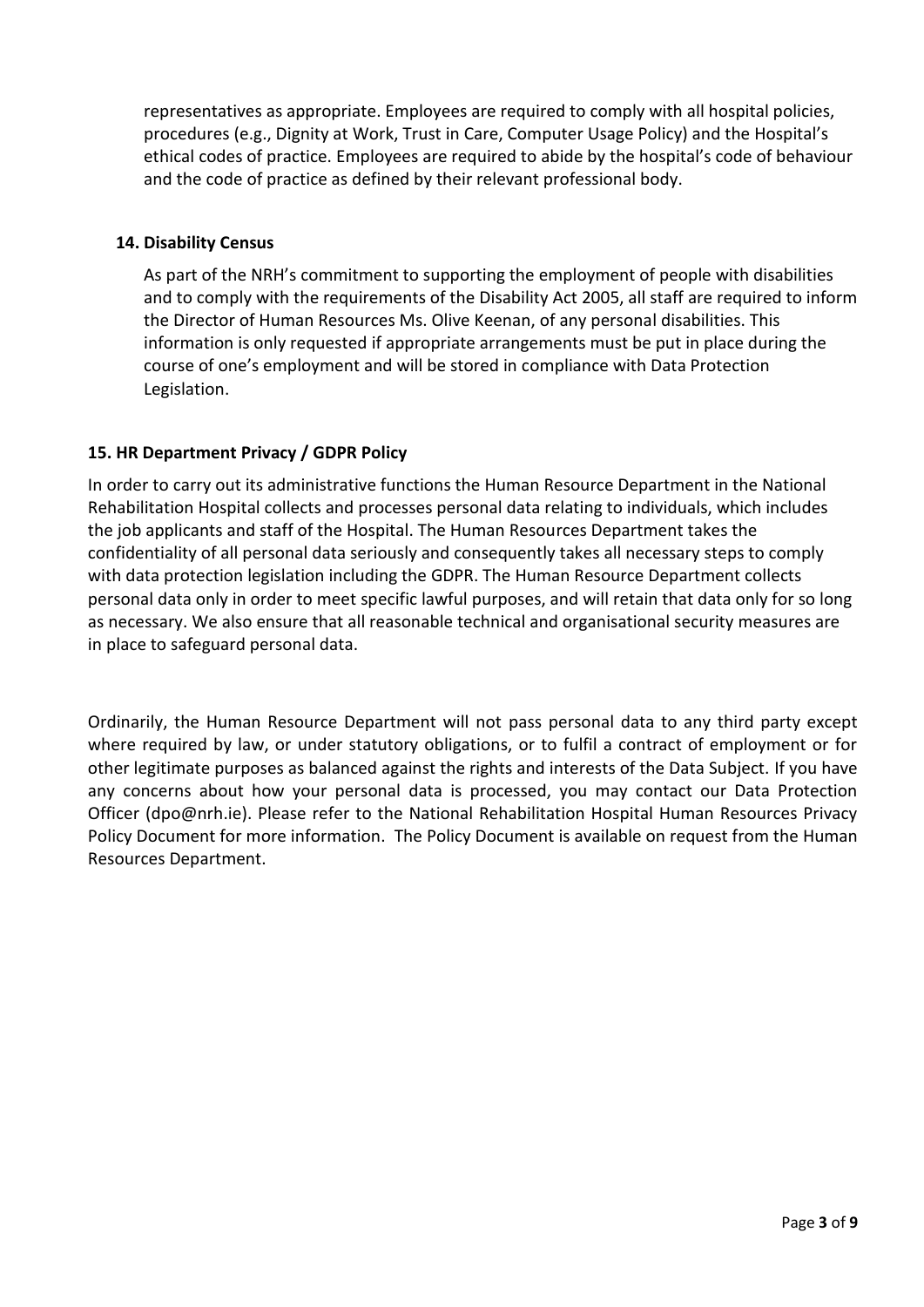

## Data Protection Officer (Permanent Contract)

## **1. Qualifications and Knowledge/Experience/Skills**

The ideal candidate would, on the latest date for receiving completed applications for the office, possess:

#### Qualifications and Training

- 1. Degree qualification (a minimum of Level 8 on the National Framework of Qualifications) in an area relevant to the role.
- 2. At a minimum, a certification in Data Protection such as CIPP/E or similar. A Level 9 post-graduate qualification in Data Protection is desirable.
- 3. Minimum 5 years' experience working in healthcare, with at least 2 years in a management role.
- 4. Evidence of proven clinical and professional ability, leadership, communication, and organisational skills.
- 5. Healthcare industry specific knowledge in accordance with the sensitivity of the personal data being processed.
- 6. Demonstrable eHealth knowledge and experience.

#### Professional Knowledge, Experience and Skills

- Knowledge and understanding of the clinical rehabilitation processes and workflows is desirable.
- Experience influencing and working collaboratively cross programmatically with multiple internal and external stakeholders.
- Expertise in national and European data protection laws and practices
- An in-depth understanding of healthcare specific data protection requirements.
- Knowledge and understanding of healthcare technology and national eHealth programmes.
- Awareness and understanding of the potential impact of electronic medical record systems.
- Awareness and understanding of the proposed NRH CRMS project, functionality, and benefits or similar Electronic Patient Record project.
- Exhibits excellent communication and stakeholder management skills, including the ability to organise and facilitate workshops. Experience of delivering training in a healthcare setting.
- A high capacity for responsibility with the ability to work under pressure to tight deadlines.
- A self-starter with the ability to both work on individual initiative and as part of a team.
- Experience operating within a quality improvement or change management environment.
- Is results focused, with the ability to identify problems, investigate processes and develop solutions to improve rehabilitation delivery.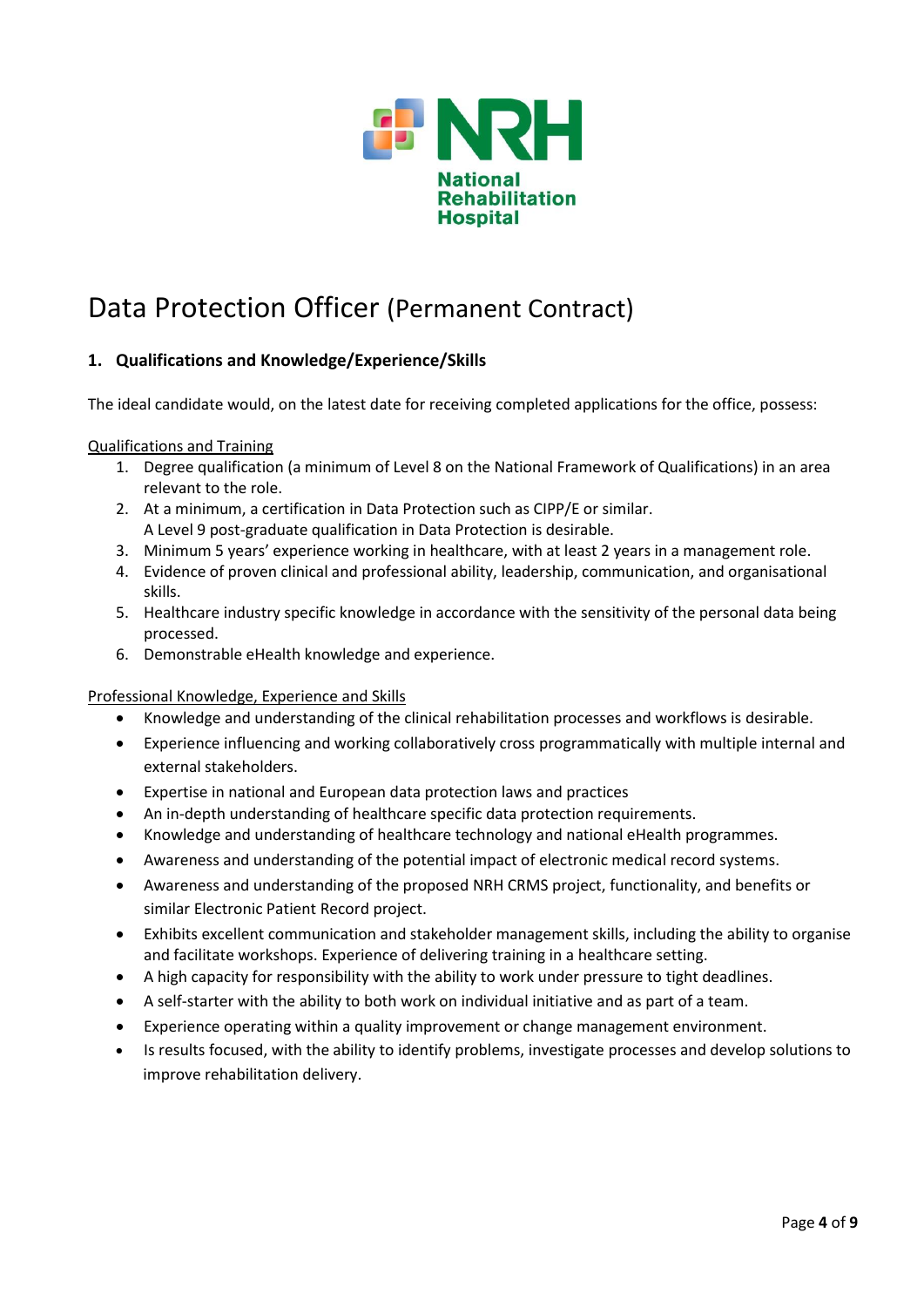## **2. Health**

Candidates or any person holding the office must be free from any medical condition which would render them unsuitable to hold the office and be in a state of health such as would indicate a reasonable prospect of ability to render regular and efficient service.

For the purposes of satisfying the requirements as to health, it will be necessary for each successful candidate before he/she is appointed to undergo a medical examination by a qualified medical practitioner to be nominated by the Chief Executive or designated officer. Any irregularities reported as a result of this examination which render the incumbent unsuitable for the post must be remedied / addressed before appointment.

Health Promotion – The Hospital is committed to promoting healthy lifestyles for both patients and staff. Staff are expected to participate in initiatives to support better health and well- being in line with the Hospital objectives.

### **3. Character**

Candidates for and any person holding the office must be of good character.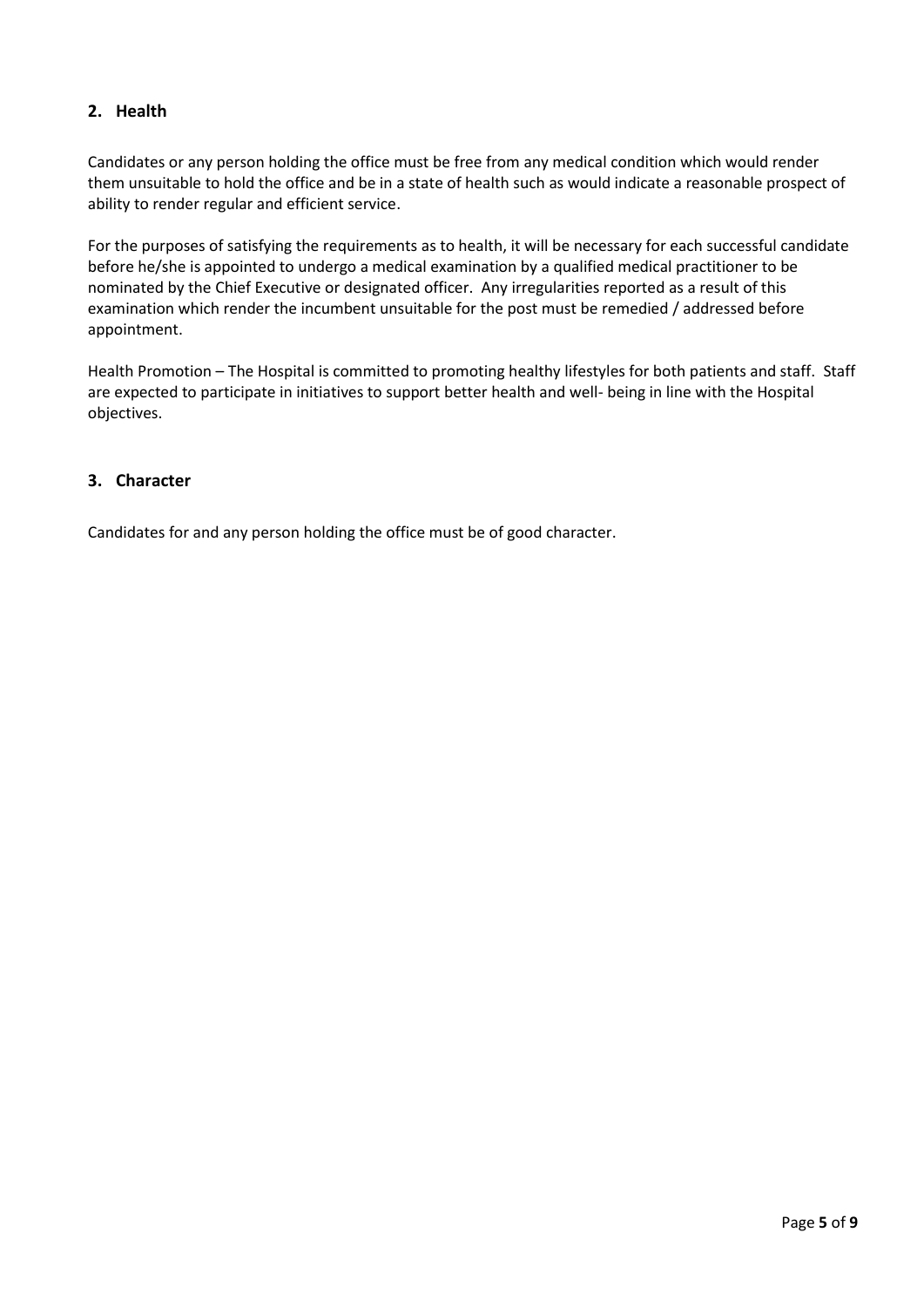

# Data Protection Officer(Permanent Contract)

| Title:                          | <b>Data Protection Officer</b>                                                                                                                                                                                                                                                                                                                                                                                                                                          |
|---------------------------------|-------------------------------------------------------------------------------------------------------------------------------------------------------------------------------------------------------------------------------------------------------------------------------------------------------------------------------------------------------------------------------------------------------------------------------------------------------------------------|
| <b>Purpose of the Position:</b> | The Data Protection Officer will inform and advise on all aspects of Data<br>Protection implementation and maintenance to ensure that the NRH complies<br>with its data protection requirements and obligations under the GDPR and the<br>Data Protection Acts 1988-2018.                                                                                                                                                                                               |
| <b>Accountable to:</b>          | This post will report to the Head of Information Management and Technology.<br>In keeping with GDPR legislative requirements, the DPO is an independent<br>advisory role and has direct reporting access to the Board of Management of<br>the NRH. Both reporting lines are separate and require an appropriate mix of<br>communication and confidentiality.                                                                                                            |
| Liaison / Communication:        | The post holder will work closely with the CEO, and Board IM&T Manager.<br>They will engage with key stakeholders, both internally, externally and with the<br>wider healthcare sector.                                                                                                                                                                                                                                                                                 |
|                                 | Key working relationships include:<br><b>CEO</b><br>$\bullet$<br>NRH Board of Management<br>٠<br>NRH EMC and OMC<br>٠<br><b>IM&amp;T Manager</b><br>٠<br><b>Programme Mangers</b><br>٠<br>Patients and patient representatives<br>٠<br>Staff and staff representatives<br>٠<br>Outside Agencies, Vendors and Contractors.<br>$\bullet$<br>The Data Protection Commission<br>$\bullet$<br>The HSE, Department of Health and the Ireland Hospital East Group<br>$\bullet$ |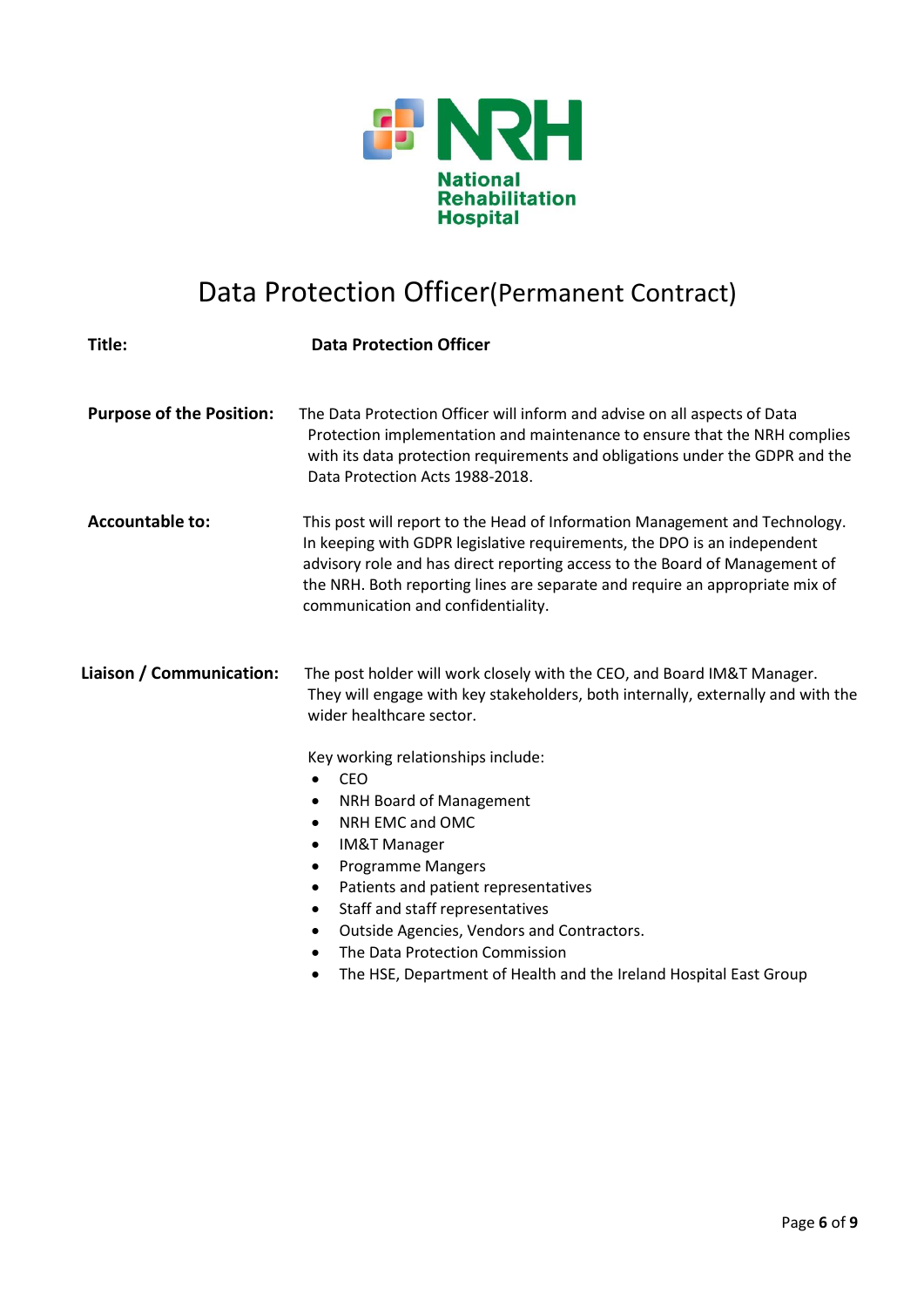

# Data Protection Officer (Permanent Contract)

## **JOB DESCRIPTION**

### **Overview of the Role**

The Data Protection Officer will inform and advise the NRH on the processing of personal data and their obligations under data protection and relevant legislation. A key part of this role will be to manage the relationship between the NRH the Data Protection Commissioner. An important part of the role will be to work closely with the organisation to ensure appropriate implementation of an effective Data Protection culture across all parts of the hospital. The role will play a key part in the successful delivery of eHealth projects such as the CRMS Project and NRH data driven projects generally.

#### **ACCOUNTABLILITY, DUTIES AND RESPONSIBILITIES**

#### **General Accountability**

- Support and endorse the data protection reporting structure by ensuring the quality, integrity and confidentiality of personal data.
- Maintain records of processing activities as per the GDPR.
- Develop strong business relationships with key stakeholders.
- Identify issues and risks and manage same.
- Ensure that the organisation is compliant with data protection legislation.
- Act as a champion and ambassador for data protection.
- Support the go-live and post go-live of the CRMS Project in relation to data protection and privacy.
- Provide data protection update reports.
- Ensure the highest possible standards of ethical performance and professional competence are maintained at all times.

#### **Specific Accountability**

- Provide data protection leadership to the organisation.
- Be the main point of contact for the Data Protection Commission on personal data breach reporting, complaints, and investigations.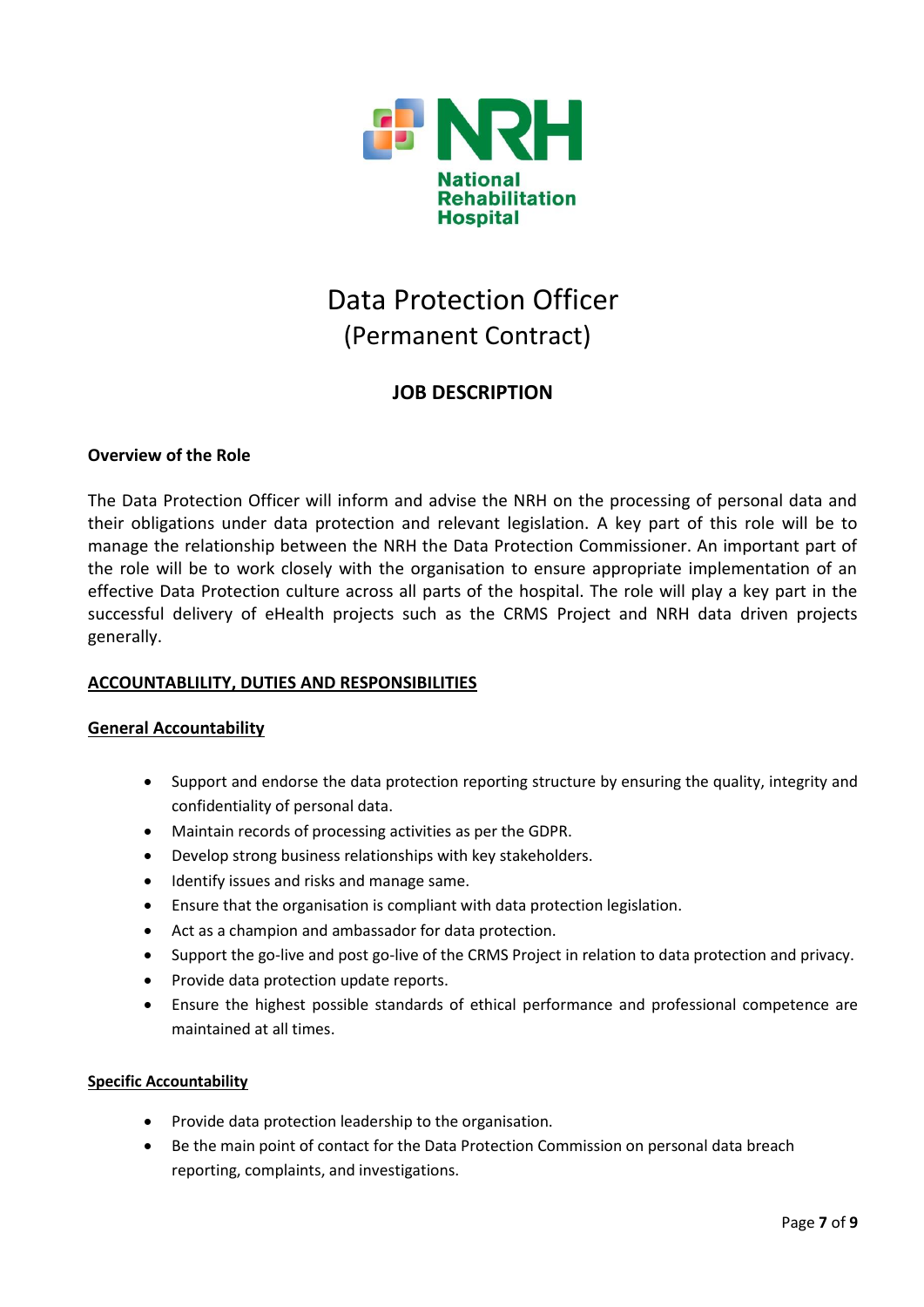- Monitor the implementation and application of the GDPR.
- Act as the contact point for data subjects with regards to all issues related to the processing of their personal data and to the exercise of their rights.
- Identify any process gaps/ineffective processes and implement an effective solution, working with project and wider hospital teams.
- Review and advise on existing data processing operations.
- Support and review Data Protection Impact Assessments.
- Maintain and respond to data breach notifications, including providing a process to notify the DPC, and where appropriate, data subjects in the event of a high-risk data breach.
- Undertake and review NRH Data Retention Schedules.
- Supervise the Data Protection mailboxes (DPO).
- Attend various fora across the organisation as a representative of data protection.
- Ensure data protection workflows designed are patient centric, focused on delivery of safe patient care, improved efficiencies and support best practice rehabilitation.
- Work collaboratively with the CRMS team in the planning, design, implementation, and future use and development of the CRMS project.
- Build confidence, awareness and communicate key project milestones or risks to the Board of Management, relevant Senior Management, hospital committees, administration and other NRH staff as appropriate.
- Identify potential clinical risks associated with the development, implementation, and use of personal data held, developing, and implementing any agreed mitigations or actions.
- Provide regular workstreams and other assigned deliverables updates to the project manager and communicate issues in a timely manner.
- Ensure compliance with relevant legislation, relevant national and organisational policies and procedures, clinical practice guidelines and accreditation requirements.

#### **Outline of Duties and Responsibilities**

The DPO will have a detailed working knowledge of data protection legislation to ensure the NRH has a comprehensive Data Protection Programme and regime in place to protect the rights of data subjects and to ensure that all personal data is stored and processed in line with legislation and best practice.

Responsibilities for this post include, but are not limited to:

- Lead out on the implementation of a Privacy Programme.
- Deliver data protection education to the organisation.
- Organise and facilitate workshops with stakeholders.
- Lead out on the data protection requirements for all NRH data driven projects.
- Develop and implement new policies, procedures, and protocols to support accurate and efficient use of systems.
- Ensure the relevant policies and procedures are widely available to staff and that these are understood and complied with.